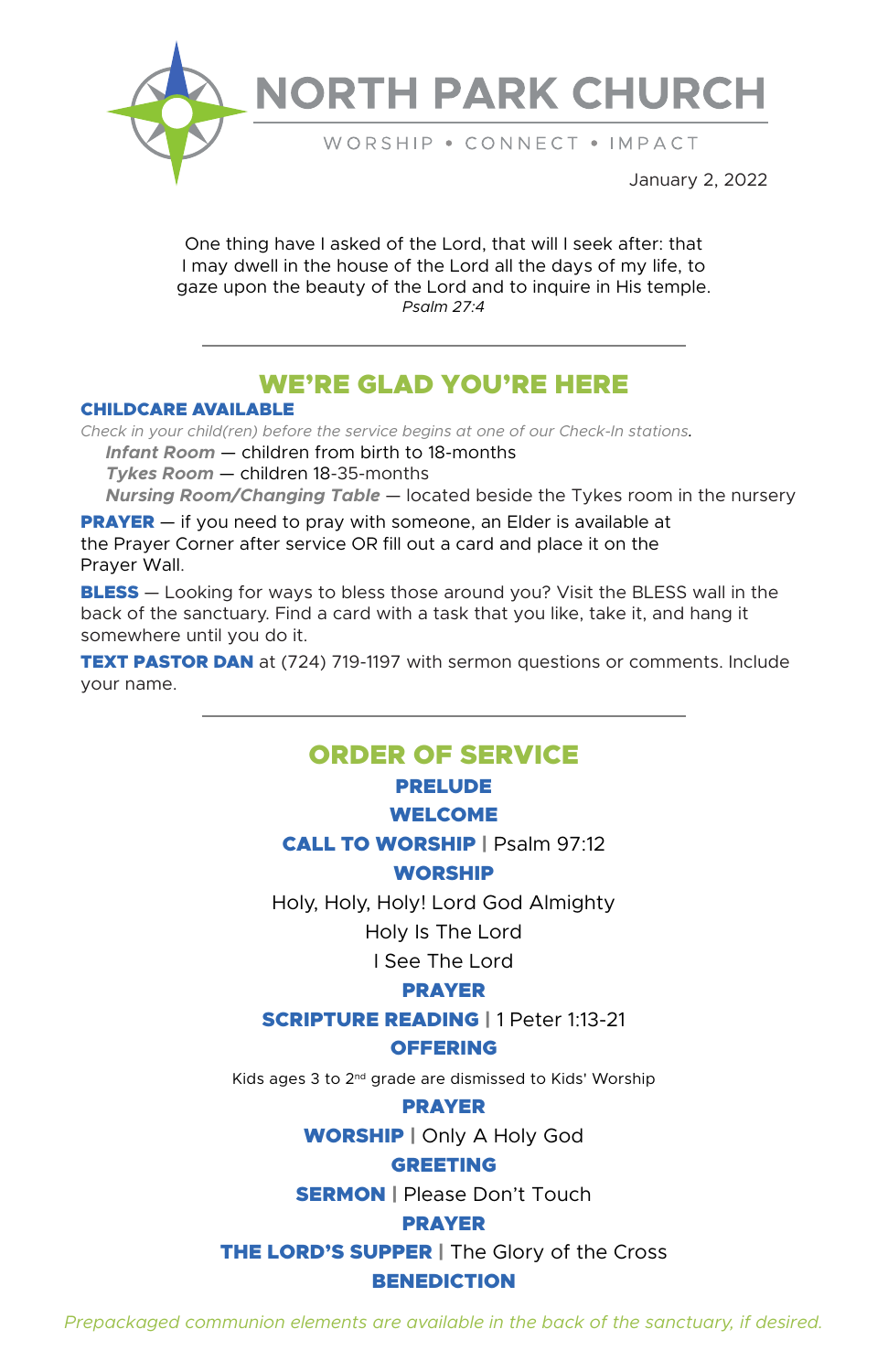## DAVID, PART 6: PLEASE DON'T TOUCH DAN HENDLEY | II SAMUEL 2

## SCRIPTURE REFERENCE

*New American Standard Bible is used unless otherwise indicated* 

#### *II SAMUEL 2:1-4a*

Then it came about afterwards that David inquired of the Lord, saying, "Shall I go up to one of the cities of Judah?" And the Lord said to him, "Go up." So David said, "Where shall I go up?" And He said, "To Hebron." <sup>2</sup>So David went up there, and his two wives also, Ahinoam the Jezreelitess and Abigail the widow of Nabal the Carmelite. 3And David brought up his men who were with him, each with his household; and they lived in the cities of Hebron. 4Then the men of Judah came and there anointed David king over the house of Judah.

#### *II SAMUEL 2:8-9*

Abner the son of Ner, commander of Saul's army, had taken Ish-bosheth the son of Saul and brought him over to Mahanaim. <sup>9</sup>He made him king over Gilead, over the Ashurites, over Jezreel, over Ephraim, and over Benjamin, even over all Israel.

#### *II SAMUEL 3:1*

Now there was a long war between the house of Saul and the house of David; and David grew steadily stronger, but the house of Saul grew weaker continually.

#### *II SAMUEL 5:1-5*

Then all the tribes of Israel came to David at Hebron and said, "Behold, we are your bone and your flesh. <sup>2</sup>Previously, when Saul was king over us, you were the one who led Israel out and in. And the Lord said to you, 'You will shepherd My people Israel, and you will be a ruler over Israel." <sup>3</sup>So all the elders of Israel came to the king at Hebron, and King David made a covenant with them before the Lord at Hebron; then they anointed David king over Israel. 4David was thirty years old when he became king, and he reigned forty years. 5At Hebron he reigned over Judah seven years and six months, and in Jerusalem he reigned thirty-three years over all Israel and Judah.

#### *PSALM 27:4*

One thing I have asked from the Lord, that I shall seek: That I may dwell in the house of the Lord all the days of my life, To behold the beauty of the Lord And to meditate in His temple.

#### *II SAMUEL 6:1-8*

Now David again gathered all the chosen men of Israel, thirty thousand. 2And David arose and went with all the people who were with him to Baale-judah, to bring up from there the ark of God which is called by the Name, the very name of the Lord of hosts who is enthroned above the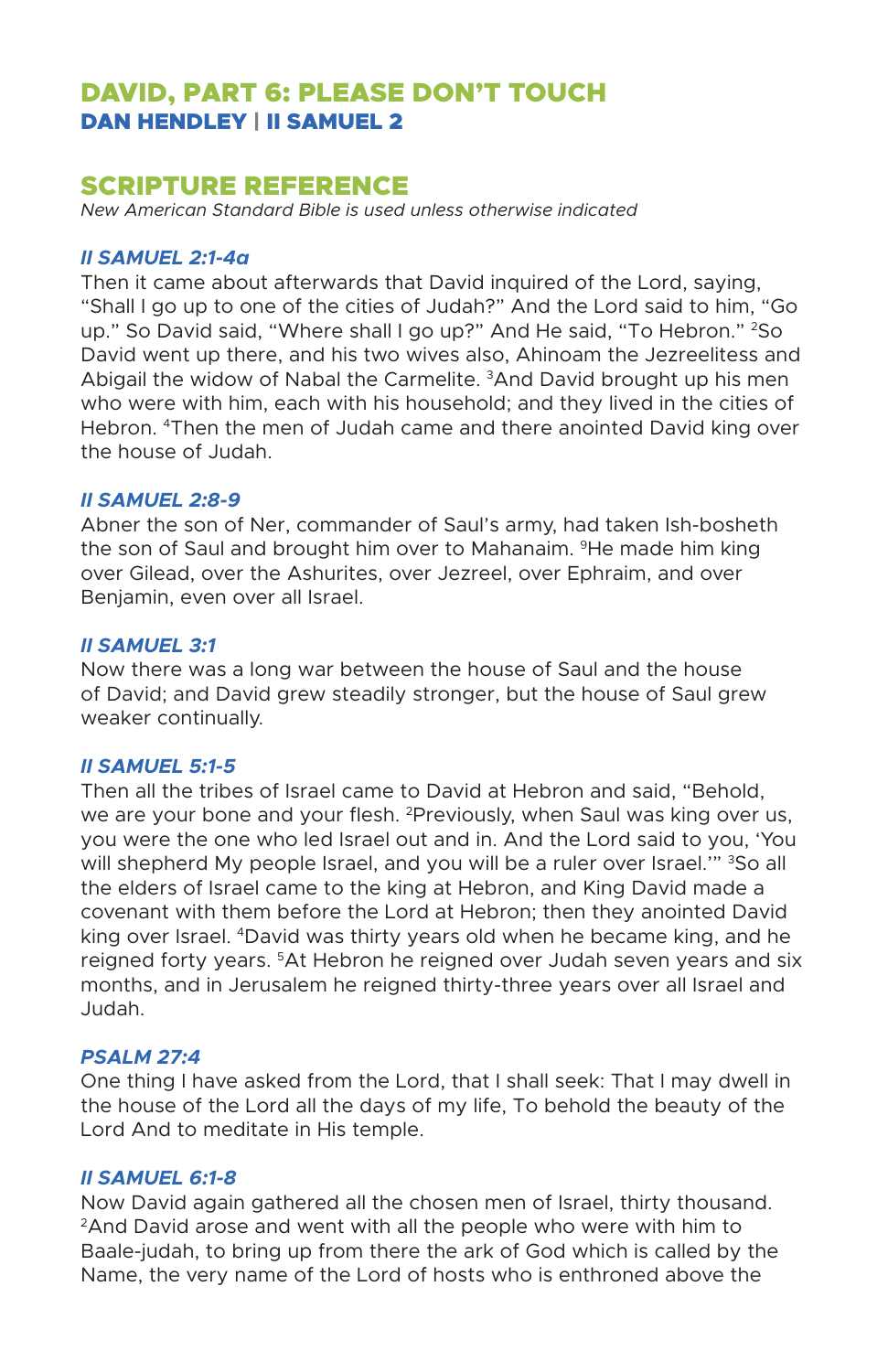cherubim. 3They placed the ark of God on a new cart that they might bring it from the house of Abinadab which was on the hill; and Uzzah and Ahio, the sons of Abinadab, were leading the new cart. 4So they brought it with the ark of God from the house of Abinadab, which was on the hill; and Ahio was walking ahead of the ark. 5Meanwhile, David and all the house of Israel were celebrating before the Lord with all kinds of instruments made of fir wood, and with lyres, harps, tambourines, castanets and cymbals. 6But when they came to the threshing floor of Nacon, Uzzah reached out toward the ark of God and took hold of it, for the oxen nearly upset it. <sup>7</sup> And the anger of the Lord burned against Uzzah, and God struck him down there for his irreverence; and he died there by the ark of God. <sup>8</sup>David became angry because of the Lord's outburst against Uzzah, and that place is called Perez-uzzah to this day.

#### *NUMBERS 4:4-6*

This is the work of the descendants of Kohath in the tent of meeting, concerning the most holy things. 5"When the camp sets out, Aaron and his sons shall go in and they shall take down the veil of the screen and cover the ark of the testimony with it;  $6$  and they shall lay a covering of porpoise skin on it, and shall spread over it a cloth of pure blue, and shall insert its poles.

#### *NUMBERS 4:15 NLT*

The camp will be ready to move when Aaron and his sons have finished covering the sanctuary and all the sacred articles. The Kohathites will come and carry these things to the next destination. But they must not touch the sacred objects, or they will die.

#### *II SAMUEL 6:8a*

David became angry because of the Lord's outburst against Uzzah.

#### *LEVITICUS 10:1-3 ESV*

Now Nadab and Abihu, the sons of Aaron, each took his censer and put fire in it and laid incense on it and offered unauthorized fire before the Lord, which he had not commanded them. <sup>2</sup>And fire came out from before the Lord and consumed them, and they died before the Lord. <sup>3</sup>Then Moses said to Aaron, "It is what the Lord spoke, saying, 'By those who come near Me I will be treated as holy, And before all the people I will be honored.'" So Aaron, therefore, kept silent.

#### *II SAMUEL 6:9-11*

So David was afraid of the Lord that day; and he said, "How can the ark of the Lord come to me?" <sup>10</sup>And David was unwilling to move the ark of the Lord into the city of David with him; but David took it aside to the house of Obed-edom the Gittite. <sup>11</sup>Thus the ark of the Lord remained in the house of Obed-edom the Gittite three months, and the Lord blessed Obed-edom and all his household.